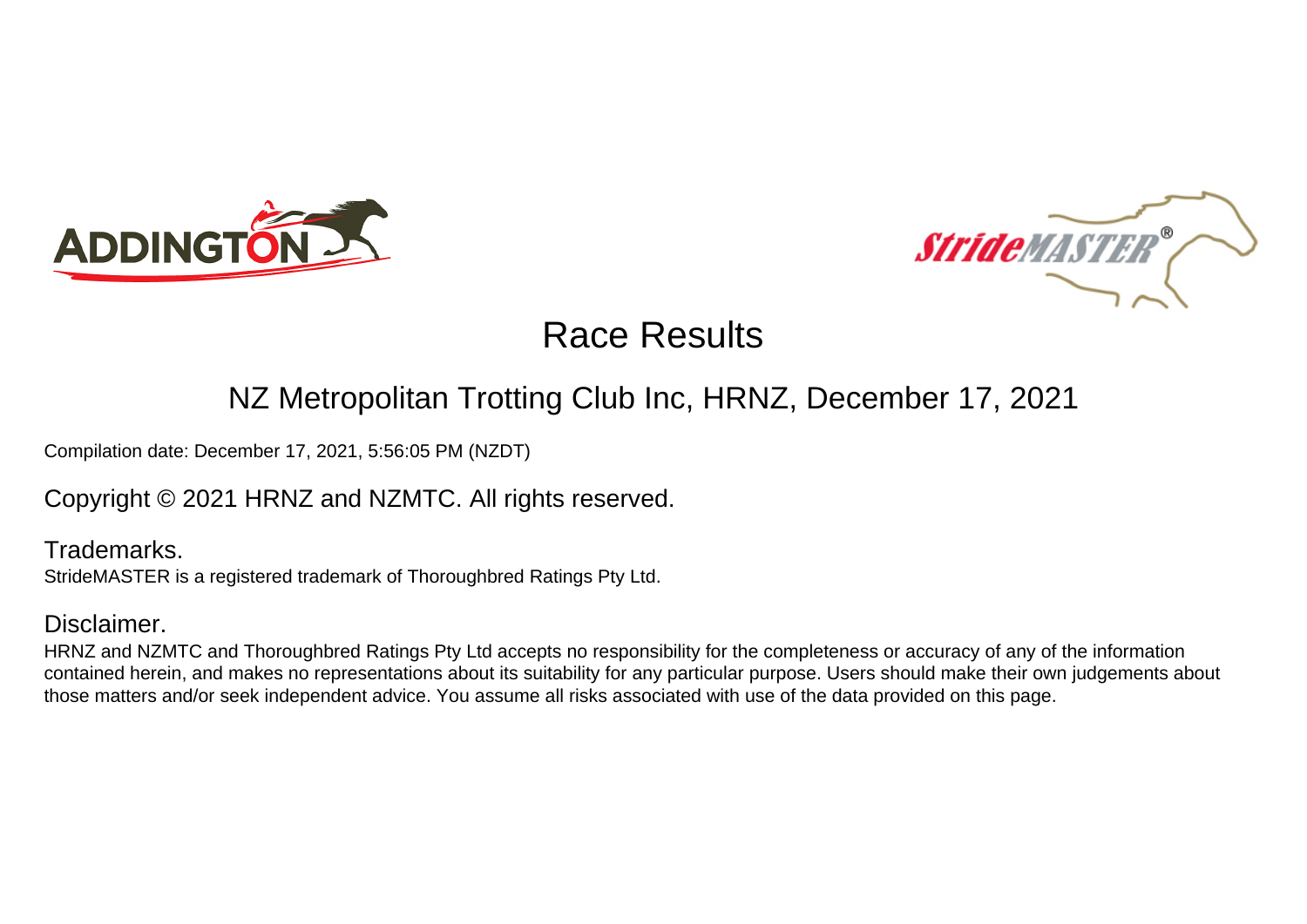



#### December 17, 2021, Race 1, CLARKSON SIGNS HANDICAP TROT, Distance 2600m, Addington - Survey 3200m

|     | Result TAB no. | Horse (Barrier)              | 2600 to | 2400m to |
|-----|----------------|------------------------------|---------|----------|
| 1st | 2              | Phoebe Onyx (6)              | 2400m   | 2200m    |
|     |                | Position in running (margin) |         | 3(3.2)   |
|     |                | Sectional time (s)           | 16.33   | 14.39    |
|     |                | Cumulative time (s)          | 194.34  | 178.01   |
|     |                | Speed (m/s)                  | 12.25   | 13.90    |
|     |                | Stride length (m)            | 5.44    | 6.15     |
|     |                | Stride duration (s)          | 0.437   | 0.443    |
|     |                | Stride efficiency (%)        | 46.30   | 59.17    |
|     |                | Stride count                 | 36.74   | 32.50    |

Disclaimer.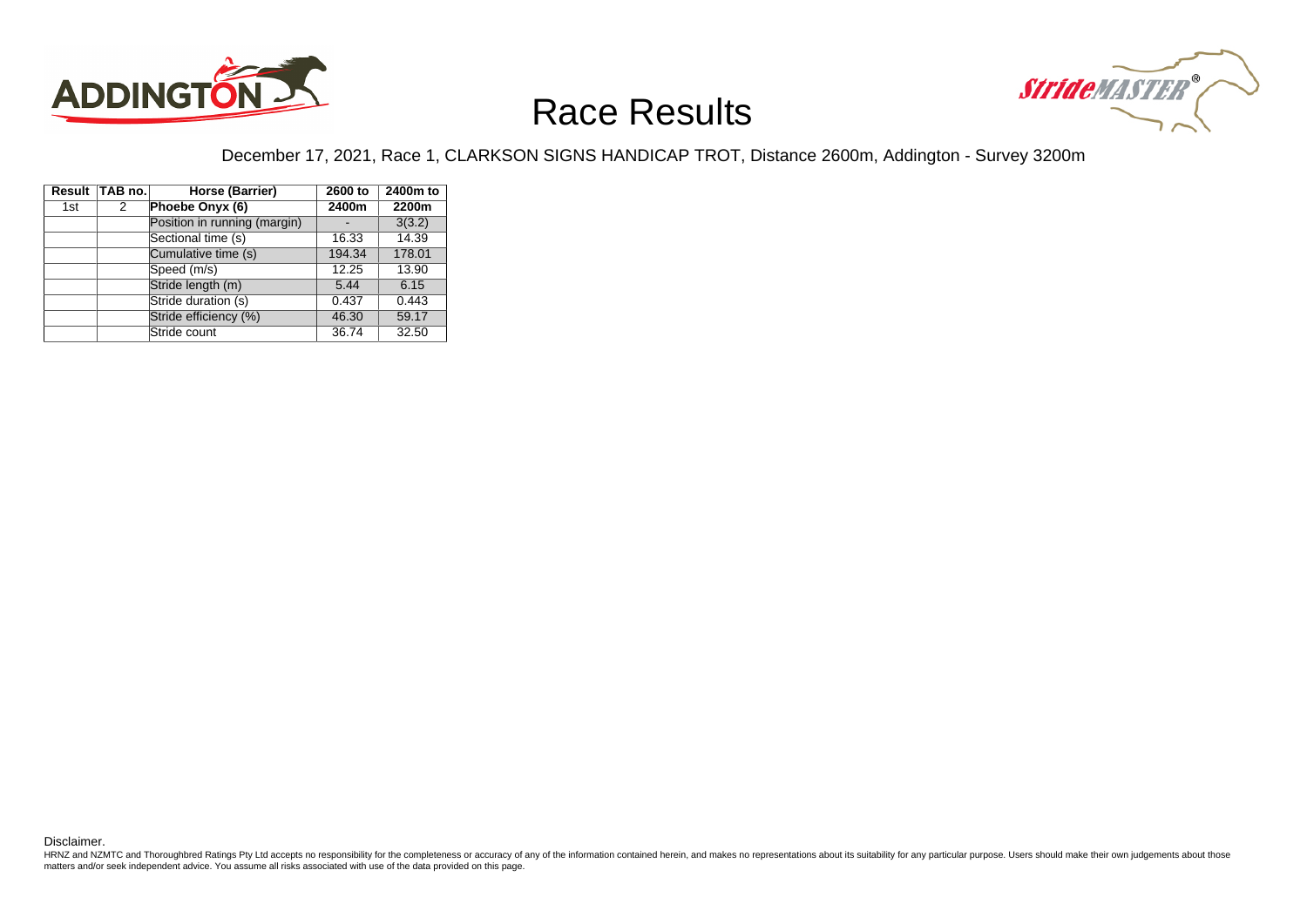



### December 17, 2021, Race 1, CLARKSON SIGNS HANDICAP TROT, Distance 2600m, Addington - Survey 3200m

|     | Result   TAB no. | Horse (Barrier)              | 2200m to | 2000m to | 1800m to | 1600m to | 1400m to | 1200m to | 1000m to | 800m to | 600m to | 400m to | 200 <sub>m</sub> to | Total or | Margin |
|-----|------------------|------------------------------|----------|----------|----------|----------|----------|----------|----------|---------|---------|---------|---------------------|----------|--------|
| 1st |                  | Phoebe Onyx (6)              | 2000m    | 1800m    | 1600m    | l 400m   | 1200m    | 1000m    | 800m     | 600m    | 400m    | 200m    | <b>WP</b>           | Average  |        |
|     |                  | Position in running (margin) | 3(5.1)   | 3(4.2)   | 3(3.6)   | 3(3.6)   | 3(3.7)   | 3(3.7)   | 4(3.6)   | 4(2.9)  | 4(2.8)  | 4(3.3)  | 4(2.9)              |          | 0.00   |
|     |                  | Sectional time (s)           | 15.05    | 15.36    | 15.79    | 15.66    | 14.89    | 15.26    | 14.57    | 14.04   | 14.64   | 14.45   | 13.91               |          |        |
|     |                  | Cumulative time (s)          | 163.62   | 148.57   | 133.21   | 117.42   | 101.76   | 86.87    | 71.61    | 57.04   | 43.00   | 28.36   | 13.91               | 3:14.34  |        |
|     |                  | Speed (m/s)                  | 13.29    | 13.02    | 12.67    | 12.77    | 13.43    | 13.11    | 13.73    | 14.25   | 13.66   | 13.84   | 14.38               | 13.38    |        |
|     |                  | Stride length (m)            | 5.98     | 5.95     | 5.86     | 5.93     | 6.12     | 6.06     | 5.97     | 6.24    | 5.99    | 5.93    | 6.10                | 5.97     |        |
|     |                  | Stride duration (s)          | 0.450    | 0.457    | 0.463    | 0.464    | 0.456    | 0.462    | 0.435    | 0.438   | 0.439   | 0.428   | 0.424               | 0.446    |        |
|     |                  | Stride efficiency (%)        | 55.84    | 55.28    | 53.60    | 54.89    | 58.60    | 57.31    | 55.67    | 60.83   | 56.15   | 54.94   | 58.11               | 55.73    |        |
|     |                  | Stride count                 | 33.46    | 33.63    | 34.15    | 33.75    | 32.66    | 33.03    | 33.51    | 32.05   | 33.36   | 33.73   | 32.80               | 435.37   |        |













Note: Horizontal distance axis grid lines are 200m furlongs.

Disclaimer.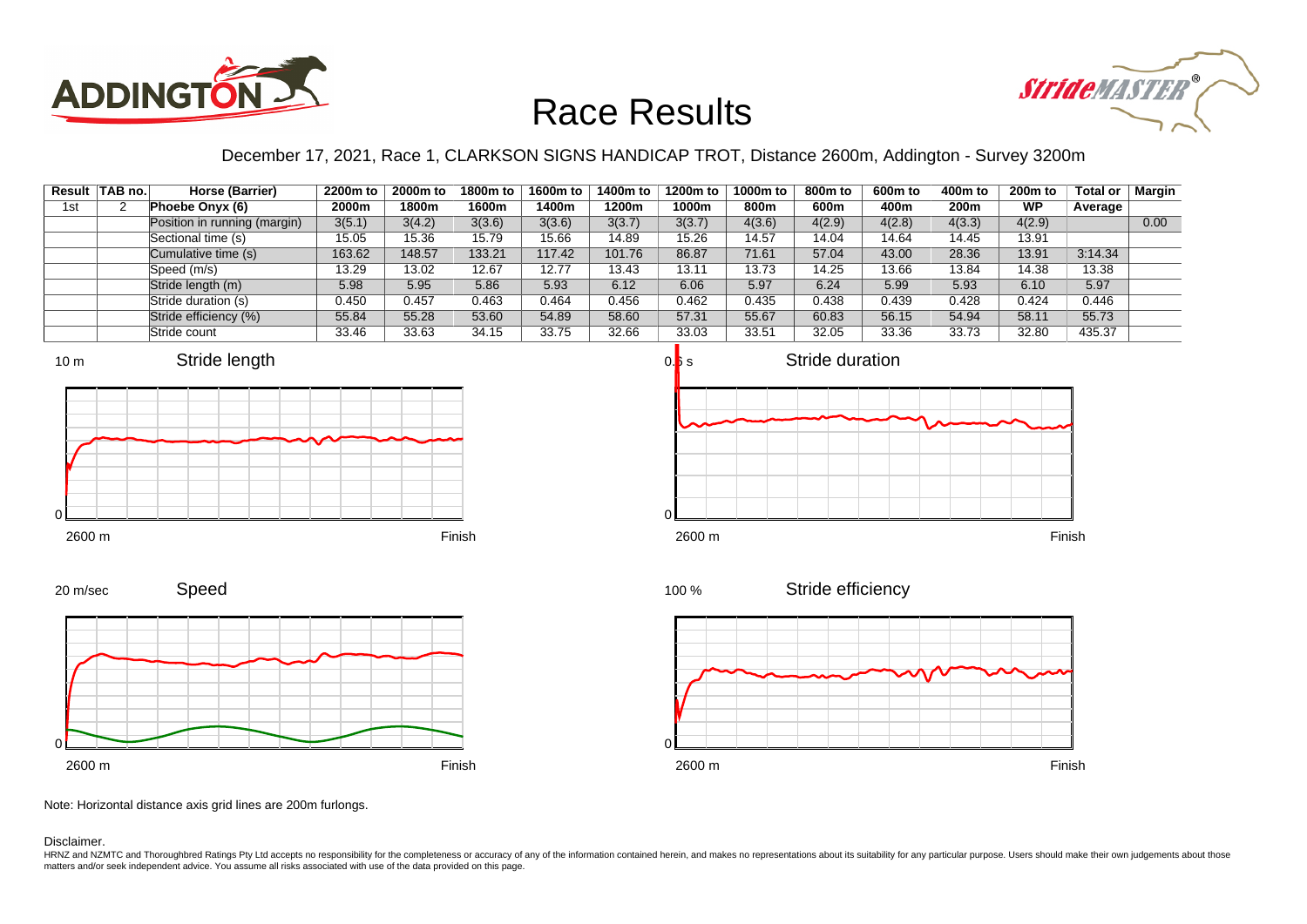



#### December 17, 2021, Race 1, CLARKSON SIGNS HANDICAP TROT, Distance 2600m, Addington - Survey 3200m

|                 | Result TAB no. | Horse (Barrier)              | 2600 to | 2400m to |
|-----------------|----------------|------------------------------|---------|----------|
| 2 <sub>nd</sub> | 3              | Andoverlov (7)               | 2400m   | 2200m    |
|                 |                | Position in running (margin) |         | 1(0.0)   |
|                 |                | Sectional time (s)           | 15.69   | 14.48    |
|                 |                | Cumulative time (s)          | 194.36  | 178.67   |
|                 |                | Speed (m/s)                  | 12.75   | 13.81    |
|                 |                | Stride length (m)            | 5.81    | 6.38     |
|                 |                | Stride duration (s)          | 0.459   | 0.462    |
|                 |                | Stride efficiency (%)        | 52.66   | 63.60    |
|                 |                | Stride count                 | 34.45   | 31.35    |

Disclaimer.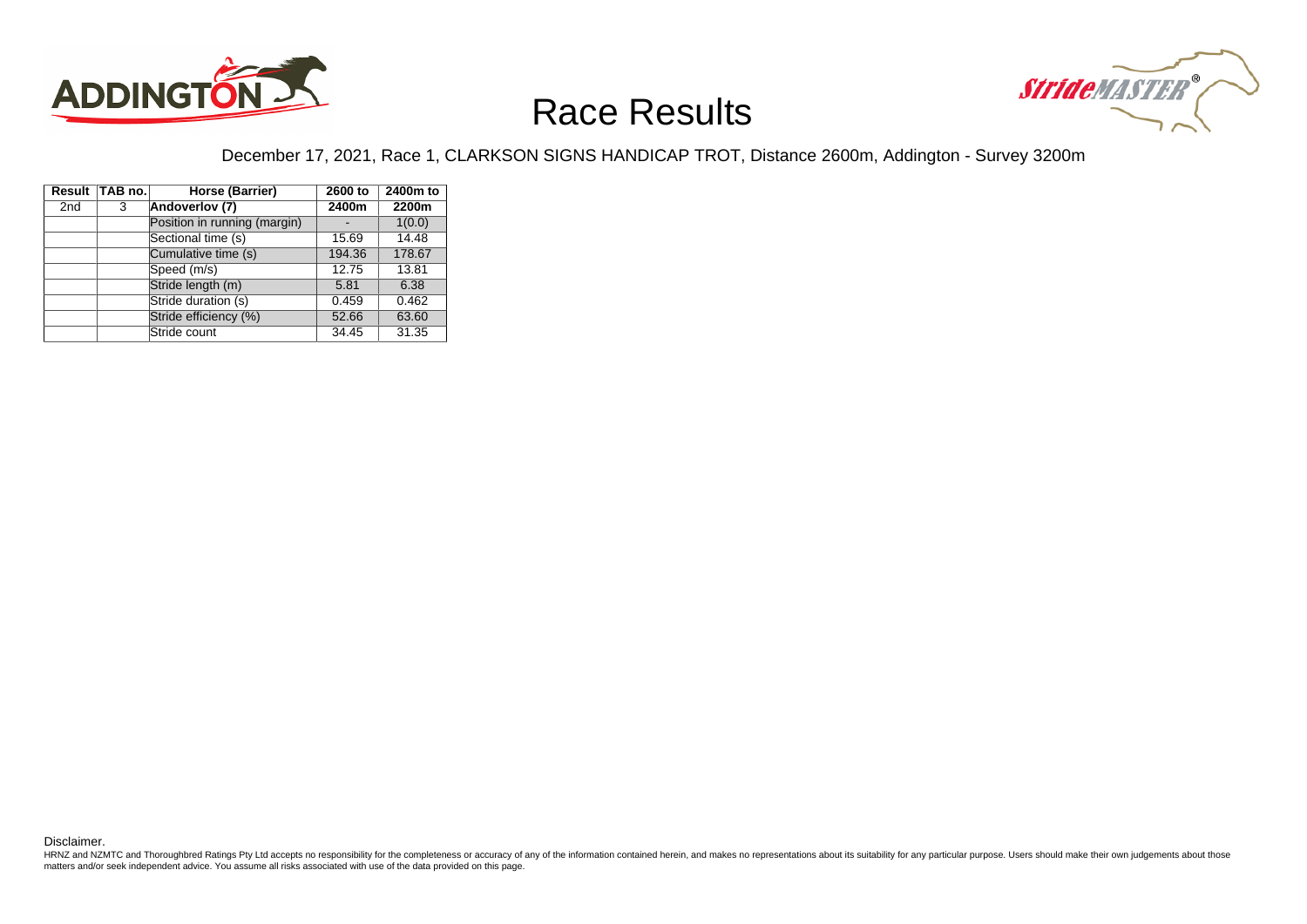



### December 17, 2021, Race 1, CLARKSON SIGNS HANDICAP TROT, Distance 2600m, Addington - Survey 3200m

| Result          | ∣TAB no.∣ | Horse (Barrier)              | 2200m to | 2000m to | 1800m to | 1600m to | 1400m to | 1200m to | 1000m to | 800m to | 600m to | 400m to | 200 <sub>m</sub> to | <b>Total or</b> | <b>Margin</b> |
|-----------------|-----------|------------------------------|----------|----------|----------|----------|----------|----------|----------|---------|---------|---------|---------------------|-----------------|---------------|
| 2 <sub>nd</sub> |           | Andoverlov (7)               | 2000m    | 1800m    | 1600m    | 400m     | 1200m    | 1000m    | 800m     | 600m    | 400m    | 200m    | <b>WP</b>           | Average         |               |
|                 |           | Position in running (margin) | 2(2.4)   | 2(2.6)   | 2(2.2)   | 2(1.9)   | 2(1.8)   | 2(1.8)   | 2(2.1)   | 2(1.3)  | 3(1.7)  | 3(2.0)  | 2(2.3)              |                 | 0.02          |
|                 |           | Sectional time (s)           | 15.22    | 15.40    | 15.74    | 15.63    | 14.88    | 15.33    | 14.55    | 14.12   | 14.61   | 14.56   | 14.15               |                 |               |
|                 |           | Cumulative time (s)          | 164.19   | 148.97   | 133.57   | 117.83   | 102.20   | 87.32    | 71.99    | 57.44   | 43.32   | 28.71   | 14.15               | 3:14.36         |               |
|                 |           | Speed (m/s)                  | 13.14    | 12.99    | 12.71    | 12.80    | 13.44    | 13.05    | 13.75    | 14.16   | 13.69   | 13.74   | 14.13               | 13.38           |               |
|                 |           | Stride length (m)            | 6.30     | 6.40     | 6.32     | 6.42     | 6.65     | 6.52     | 6.55     | 6.66    | 6.59    | 6.51    | 6.51                | 6.42            |               |
|                 |           | Stride duration (s)          | 0.480    | 0.493    | 0.497    | 0.502    | 0.494    | 0.500    | 0.477    | 0.470   | 0.482   | 0.474   | 0.461               | 0.480           |               |
|                 |           | Stride efficiency (%)        | 62.11    | 63.96    | 62.40    | 64.46    | 69.05    | 66.37    | 67.14    | 69.27   | 67.89   | 66.25   | 66.21               | 64.50           |               |
|                 |           | Stride count                 | 31.72    | 31.26    | 31.65    | 31.14    | 30.09    | 30.69    | 30.51    | 30.04   | 30.34   | 30.72   | 30.73               | 404.69          |               |













Note: Horizontal distance axis grid lines are 200m furlongs.

#### Disclaimer.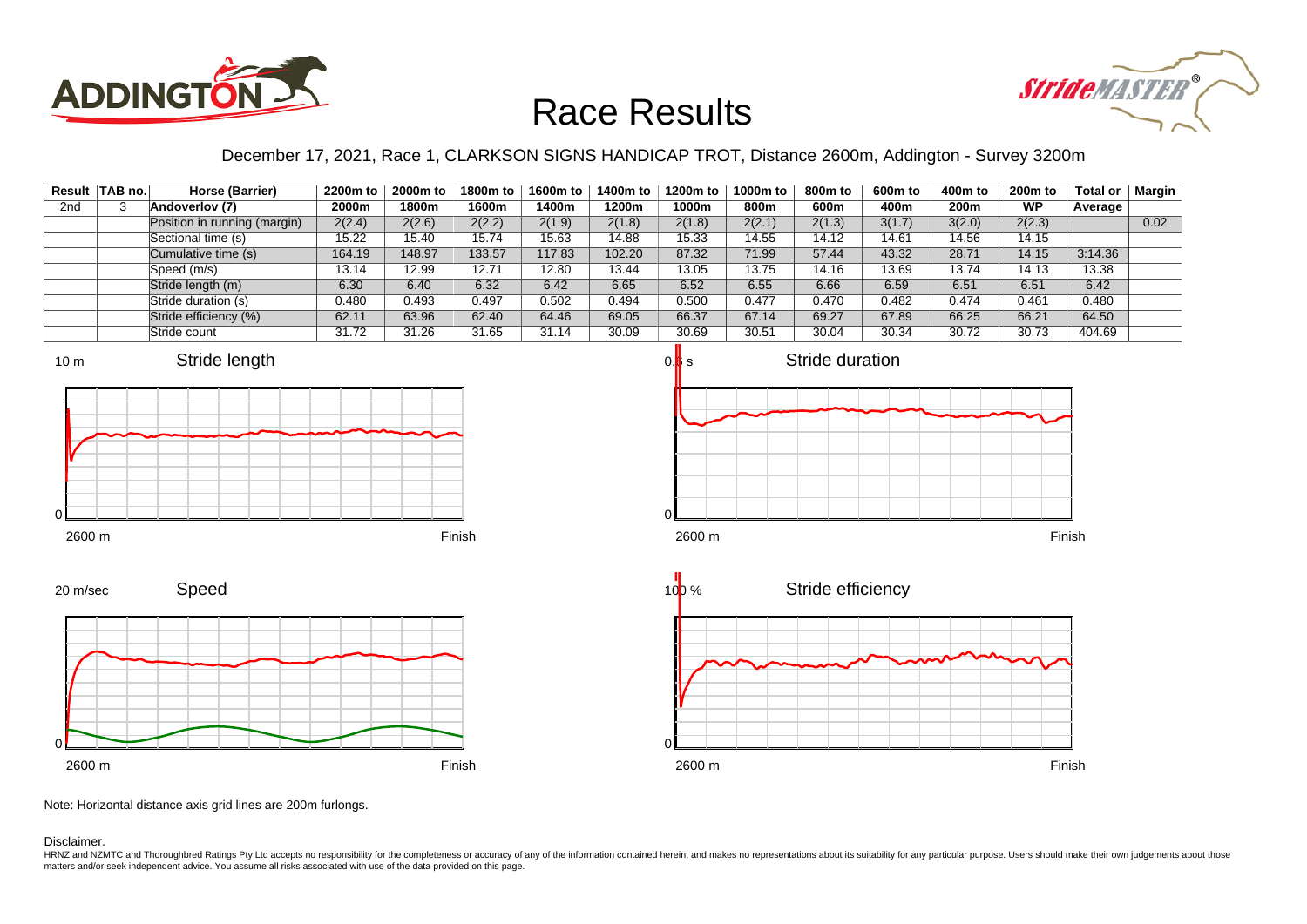



#### December 17, 2021, Race 1, CLARKSON SIGNS HANDICAP TROT, Distance 2600m, Addington - Survey 3200m

|     | Result TAB no. | Horse (Barrier)              | 2600 to | 2400m to |
|-----|----------------|------------------------------|---------|----------|
| 3rd |                | Show Me The Gr (4)           | 2400m   | 2200m    |
|     |                | Position in running (margin) |         | 2(0.2)   |
|     |                | Sectional time (s)           | 15.61   | 14.05    |
|     |                | Cumulative time (s)          | 194.65  | 179.04   |
|     |                | Speed (m/s)                  | 12.81   | 14.23    |
|     |                | Stride length (m)            | 5.45    | 6.27     |
|     |                | Stride duration (s)          | 0.422   | 0.440    |
|     |                | Stride efficiency (%)        | 46.50   | 61.45    |
|     |                | Stride count                 | 36.66   | 31.89    |

Disclaimer.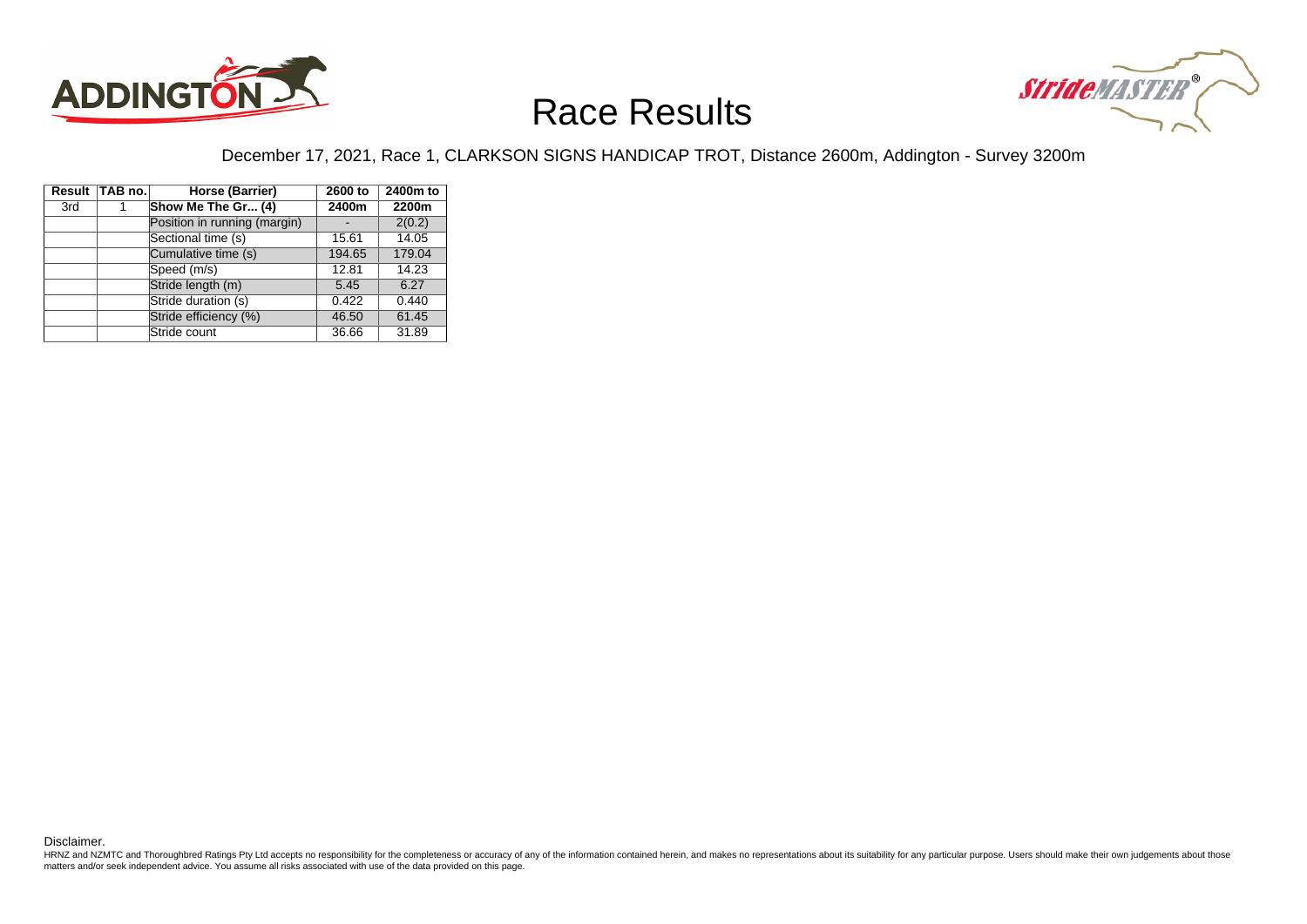



### December 17, 2021, Race 1, CLARKSON SIGNS HANDICAP TROT, Distance 2600m, Addington - Survey 3200m

|     | Result   TAB no. | Horse (Barrier)              | 2200m to | 2000m to | 1800m to | 1600m to | 1400m to | 1200m to | 1000m to | 800m to | 600m to | 400m to          | 200 <sub>m</sub> to | <b>Total or</b> | Margin |
|-----|------------------|------------------------------|----------|----------|----------|----------|----------|----------|----------|---------|---------|------------------|---------------------|-----------------|--------|
| 3rd |                  | Show Me The Gr (4)           | 2000m    | 1800m    | 1600m    | 400m     | 1200m    | 1000m    | 800m     | 600m    | 400m    | 200 <sub>m</sub> | <b>WP</b>           | Average         |        |
|     |                  | Position in running (margin) | 1(0.0)   | 1(0.0)   | 1(0.0)   | 1(0.0)   | 1(0.0)   | 1(0.0)   | 1(0.0)   | 1(0.0)  | 1(0.0)  | 1(0.0)           | 1(0.0)              |                 | 1.70   |
|     |                  | Sectional time (s)           | 15.20    | 15.45    | 15.79    | 15.64    | 14.88    | 15.29    | 14.68    | 14.06   | 14.57   | 14.51            | 14.92               |                 |        |
|     |                  | Cumulative time (s)          | 164.99   | 149.79   | 134.34   | 18.55    | 102.91   | 88.03    | 72.74    | 58.06   | 44.00   | 29.43            | 14.92               | 3:14.65         |        |
|     |                  | Speed (m/s)                  | 13.16    | 12.94    | 12.67    | 12.79    | 13.44    | 13.08    | 13.62    | 14.22   | 13.73   | 13.78            | 13.40               | 13.36           |        |
|     |                  | Stride length (m)            | 5.99     | 5.90     | 5.89     | 5.98     | 6.20     | 6.11     | 6.09     | 6.21    | 6.16    | 6.17             | 6.04                | 6.03            |        |
|     |                  | Stride duration (s)          | 0.455    | 0.456    | 0.465    | 0.468    | 0.461    | 0.467    | 0.447    | 0.436   | 0.449   | 0.448            | 0.451               | 0.451           |        |
|     |                  | Stride efficiency (%)        | 56.10    | 54.34    | 54.23    | 55.92    | 60.06    | 58.31    | 57.96    | 60.18   | 59.36   | 59.52            | 57.01               | 56.80           |        |
|     |                  | Stride count                 | 33.38    | 33.92    | 33.95    | 33.43    | 32.26    | 32.74    | 32.84    | 32.23   | 32.45   | 32.41            | 33.11               | 431.27          |        |







2600 m Finish



Note: Horizontal distance axis grid lines are 200m furlongs.

Speed

#### Disclaimer.

0

20 m/sec

HRNZ and NZMTC and Thoroughbred Ratings Pty Ltd accepts no responsibility for the completeness or accuracy of any of the information contained herein, and makes no representations about its suitability for any particular p matters and/or seek independent advice. You assume all risks associated with use of the data provided on this page.

100 %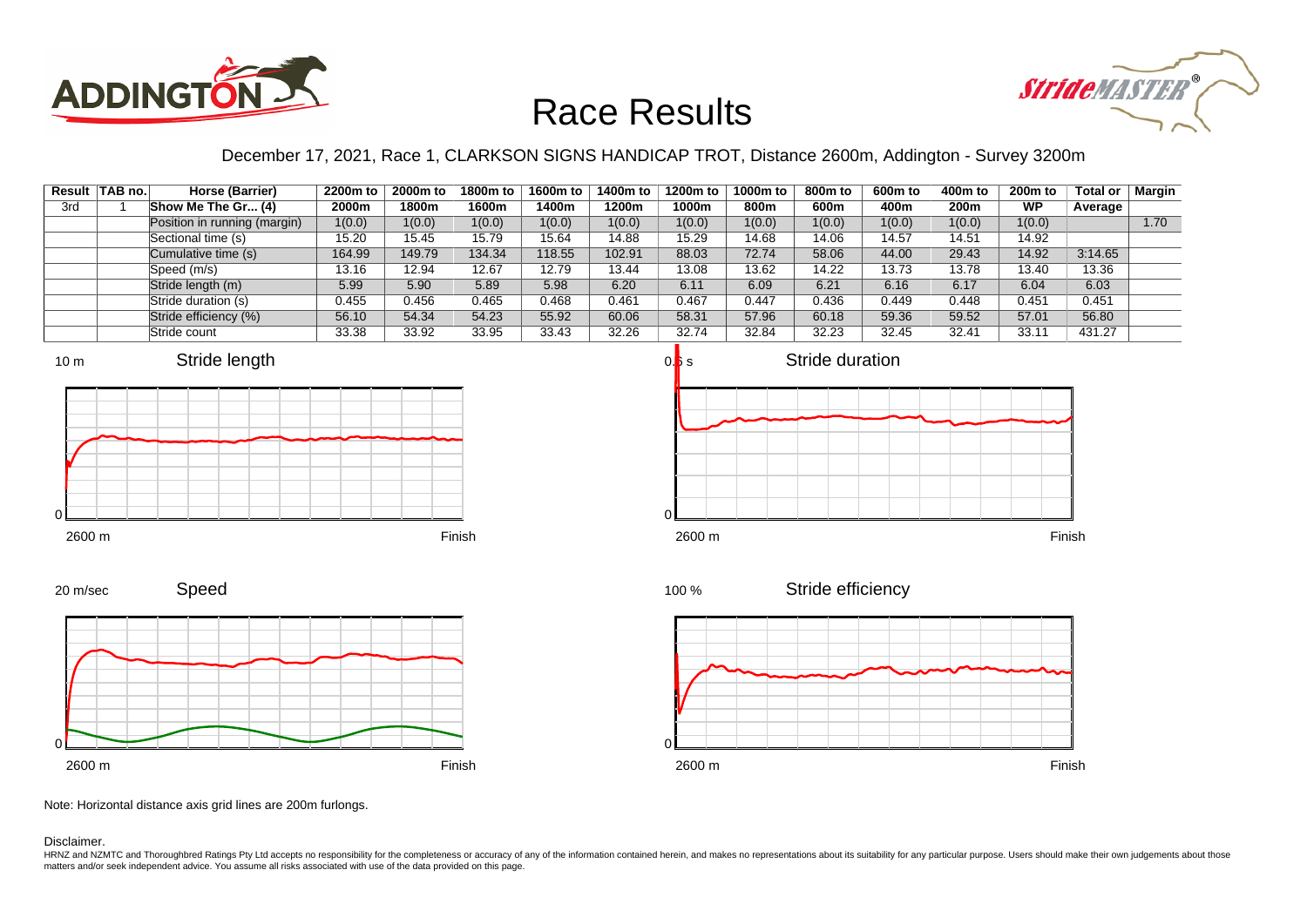



#### December 17, 2021, Race 1, CLARKSON SIGNS HANDICAP TROT, Distance 2600m, Addington - Survey 3200m

|     | Result TAB no. | Horse (Barrier)              | 2600 to | 2400m to |
|-----|----------------|------------------------------|---------|----------|
| 4th | 6              | Cochy Malc (5)               | 2400m   | 2200m    |
|     |                | Position in running (margin) |         | 4(6.2)   |
|     |                | Sectional time (s)           | 16.48   | 14.30    |
|     |                | Cumulative time (s)          | 195.29  | 178.81   |
|     |                | Speed (m/s)                  | 12.14   | 13.99    |
|     |                | Stride length (m)            | 5.97    | 6.60     |
|     |                | Stride duration (s)          | 0.459   | 0.472    |
|     |                | Stride efficiency (%)        | 55.70   | 68.14    |
|     |                | Stride count                 | 33.50   | 30.29    |

Disclaimer.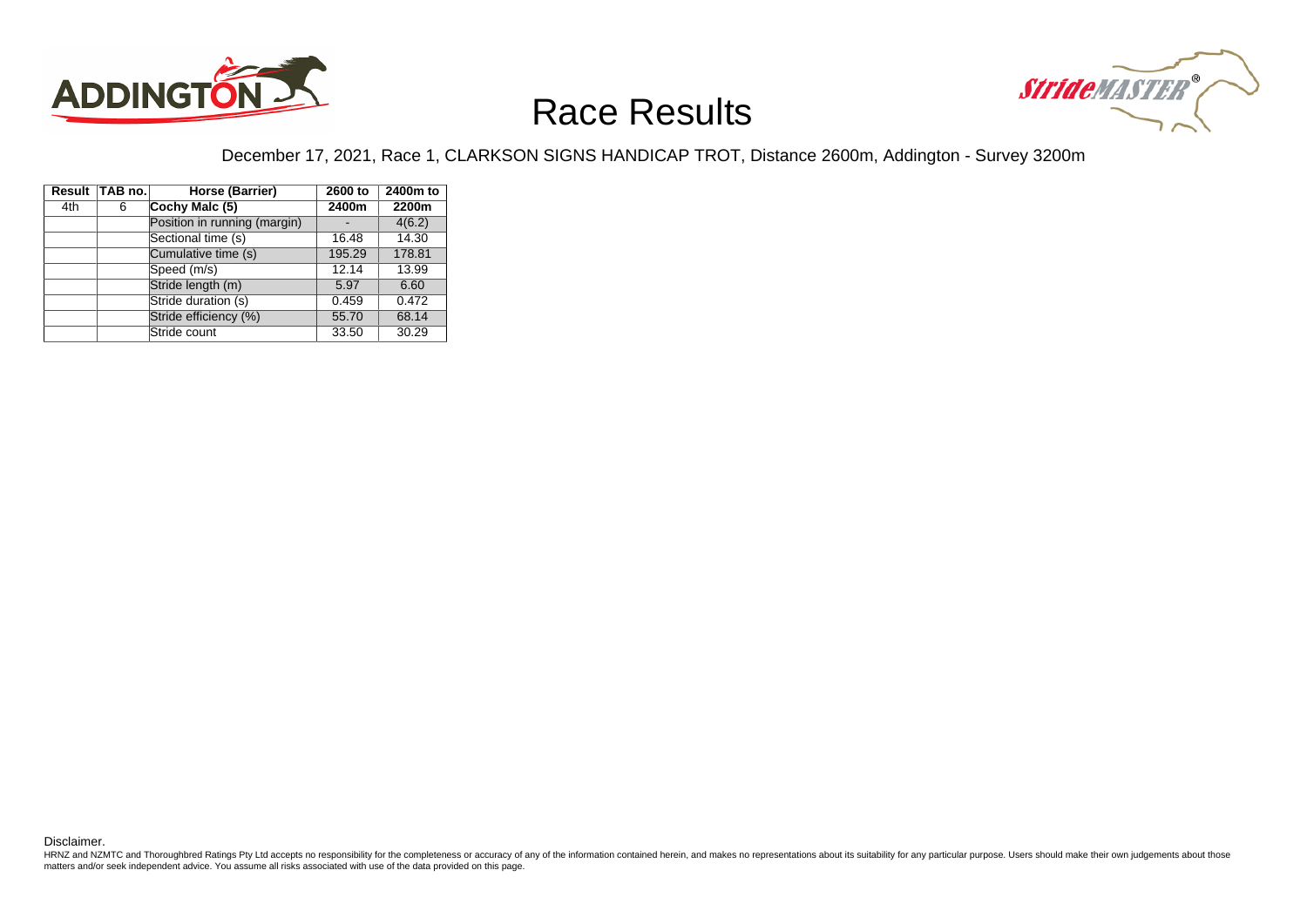



### December 17, 2021, Race 1, CLARKSON SIGNS HANDICAP TROT, Distance 2600m, Addington - Survey 3200m

|     | Result TAB no. | Horse (Barrier)              | 2200m to | 2000m to | 1800m to | 1600m to | 1400m to | 1200m to | 1000m to | 800m to | 600m to | 400m to | 200 <sub>m</sub> to | <b>Total or</b> | <b>Margin</b> |
|-----|----------------|------------------------------|----------|----------|----------|----------|----------|----------|----------|---------|---------|---------|---------------------|-----------------|---------------|
| 4th |                | Cochy Malc (5)               | 2000m    | 1800m    | 1600m    | l 400m   | 1200m    | 1000m    | 800m     | 600m    | 400m    | 200m    | <b>WP</b>           | Average         |               |
|     |                | Position in running (margin) | 4(7.6)   | 4(7.7)   | 4(7.2)   | 4(6.1)   | 4(5.1)   | 4(4.8)   | 6(6.0)   | 8(4.9)  | 7(4.5)  | 5(3.6)  | 5(4.5)              |                 | 5.10          |
|     |                | Sectional time (s)           | 15.21    | 15.38    | 15.61    | 15.48    | 14.83    | 15.49    | 14.49    | 13.99   | 14.42   | 14.67   | 14.94               |                 |               |
|     |                | Cumulative time (s)          | 164.51   | 149.30   | 133.92   | 118.31   | 102.83   | 88.00    | 72.51    | 58.02   | 44.03   | 29.61   | 14.94               | 3:15.29         |               |
|     |                | Speed (m/s)                  | 13.15    | 13.00    | 12.81    | 12.92    | 13.49    | 12.91    | 13.80    | 14.30   | 13.87   | 13.63   | 13.39               | 13.31           |               |
|     |                | Stride length (m)            | 6.37     | 6.44     | 6.38     | 6.47     | 6.71     | 6.39     | 6.43     | 6.74    | 6.58    | 6.41    | 6.33                | 6.44            |               |
|     |                | Stride duration (s)          | 0.485    | 0.495    | 0.498    | 0.501    | 0.498    | 0.495    | 0.466    | 0.471   | 0.474   | 0.470   | 0.473               | 0.484           |               |
|     |                | Stride efficiency (%)        | 63.42    | 64.71    | 63.57    | 65.43    | 70.41    | 63.85    | 64.61    | 70.91   | 67.62   | 64.15   | 62.65               | 64.85           |               |
|     |                | Stride count                 | 31.39    | 31.08    | 31.36    | 30.91    | 29.79    | 31.29    | 31.10    | 29.69   | 30.40   | 31.21   | 31.59               | 403.60          |               |





20 m/sec

Speed





Stride efficiency 100 %



Note: Horizontal distance axis grid lines are 200m furlongs.

Disclaimer.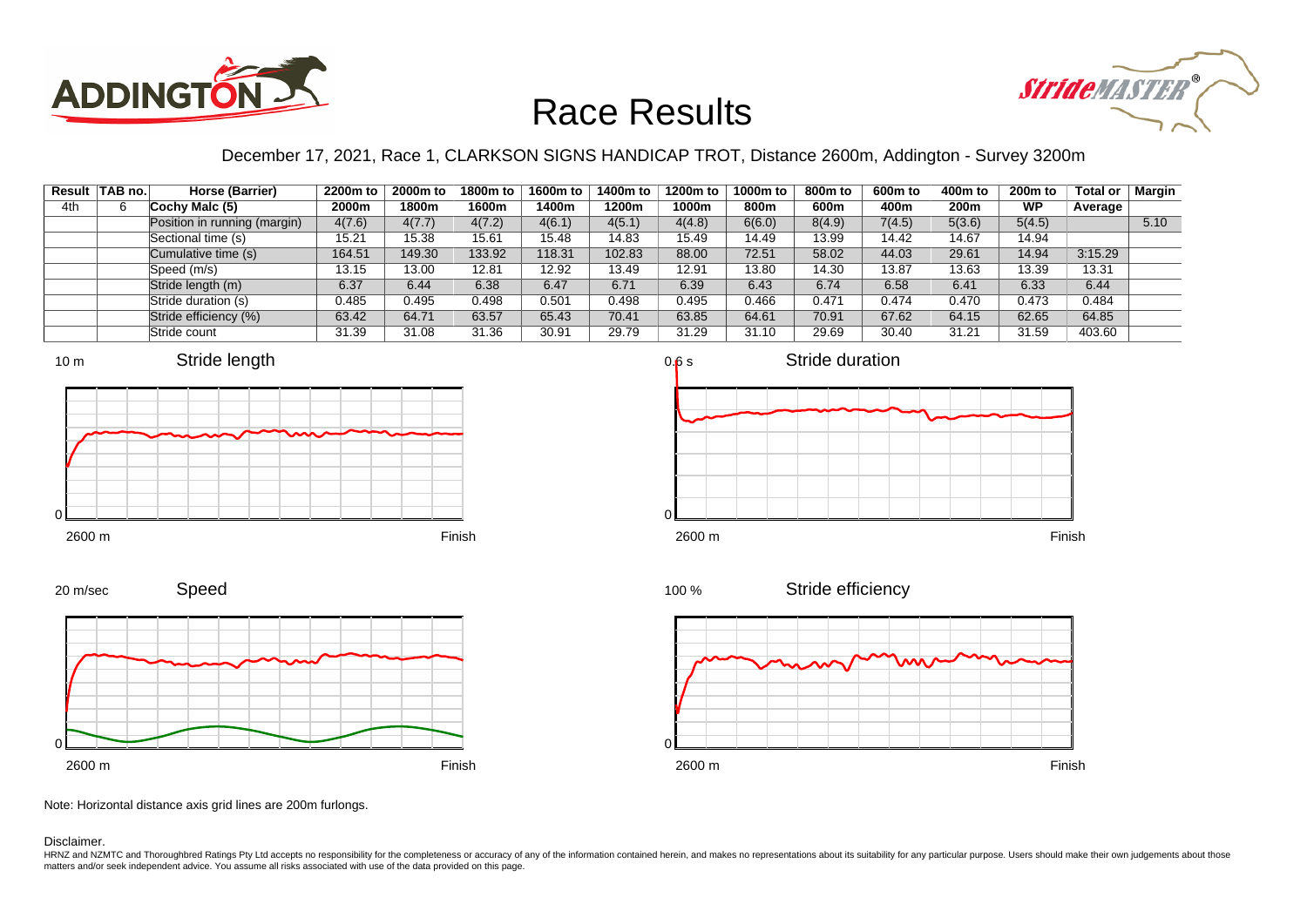



#### December 17, 2021, Race 1, CLARKSON SIGNS HANDICAP TROT, Distance 2600m, Addington - Survey 3200m

|     | Result TAB no. | Horse (Barrier)              | 2600 to | 2400m to |
|-----|----------------|------------------------------|---------|----------|
| 5th | 4              | With Ice (1)                 | 2400m   | 2200m    |
|     |                | Position in running (margin) |         | 6(8.8)   |
|     |                | Sectional time (s)           | 17.12   | 14.83    |
|     |                | Cumulative time (s)          | 195.43  | 178.31   |
|     |                | Speed (m/s)                  | 11.68   | 13.49    |
|     |                | Stride length (m)            | 5.59    | 6.45     |
|     |                | Stride duration (s)          | 0.481   | 0.478    |
|     |                | Stride efficiency (%)        | 48.81   | 64.97    |
|     |                | Stride count                 | 35.79   | 31.02    |

Disclaimer.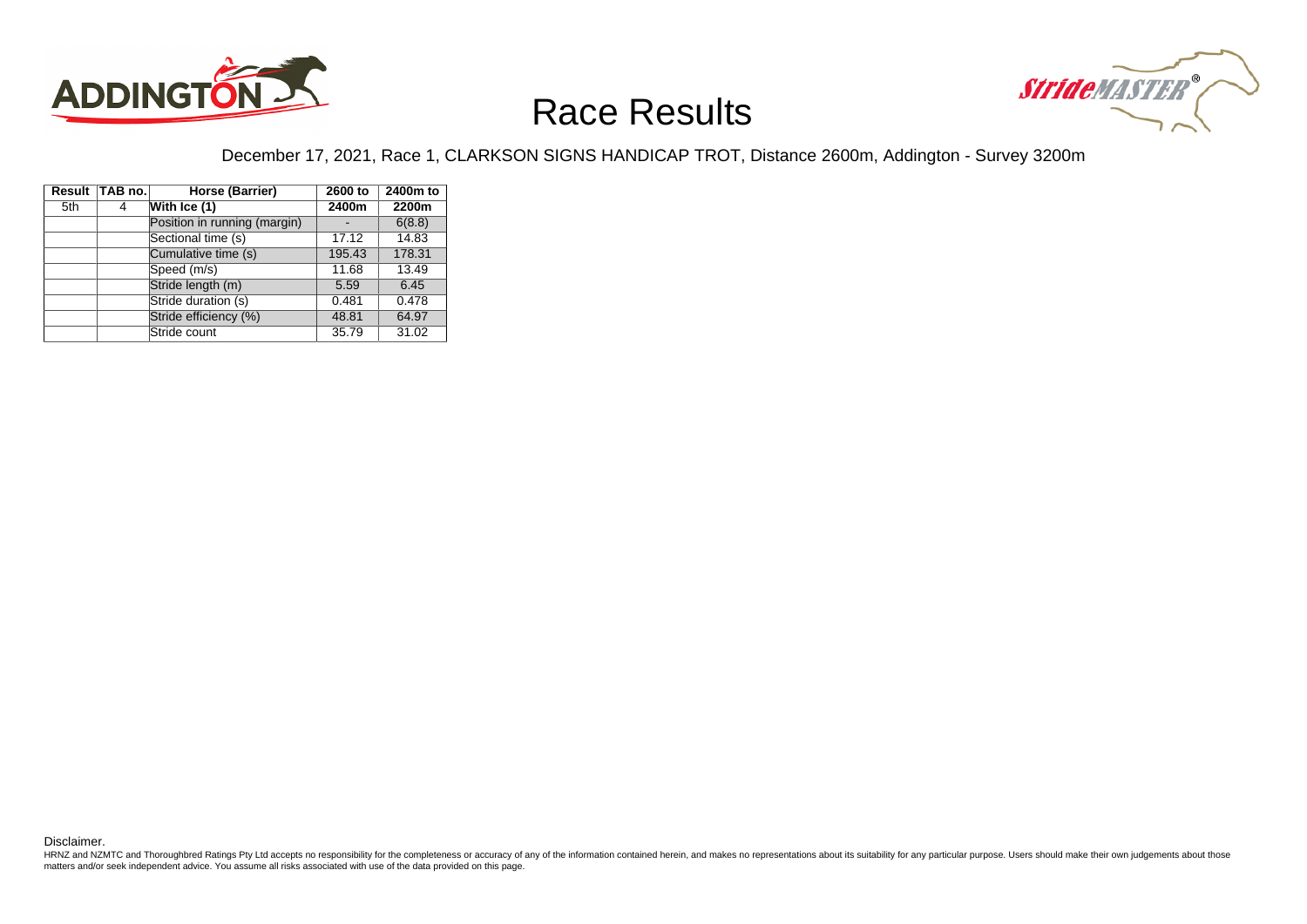



### December 17, 2021, Race 1, CLARKSON SIGNS HANDICAP TROT, Distance 2600m, Addington - Survey 3200m

|     | Result   TAB no. | Horse (Barrier)              | 2200m to | 2000m to | 1800m to | 1600m to | 1400m to | 1200m to | 1000m to | 800m to | 600m to | 400m to          | <b>200m to</b> | <b>Total or</b> | Margin |
|-----|------------------|------------------------------|----------|----------|----------|----------|----------|----------|----------|---------|---------|------------------|----------------|-----------------|--------|
| 5th |                  | With $\textsf{lce}(1)$       | 2000m    | 1800m    | 1600m    | 400m     | 1200m    | 1000m    | 800m     | 600m    | 400m    | 200 <sub>m</sub> | <b>WP</b>      | Average         |        |
|     |                  | Position in running (margin) | 6(13.4)  | 6(13.5)  | 6(12.3)  | 6(11.5)  | 6(10.0)  | 5(5.5)   | 3(2.5)   | 3(1.5)  | 2(1.5)  | 2(1.0)           | 3(2.7)         |                 | 5.90   |
|     |                  | Sectional time (s)           | 15.22    | 15.26    | 15.66    | 15.39    | 14.13    | 14.80    | 14.51    | 14.06   | 14.49   | 14.79            | 15.17          |                 |        |
|     |                  | Cumulative time (s)          | 163.48   | 148.26   | 133.00   | 117.34   | 101.95   | 87.82    | 73.02    | 58.51   | 44.45   | 29.96            | 15.17          | 3:15.43         |        |
|     |                  | Speed (m/s)                  | 13.14    | 13.11    | 12.77    | 13.00    | 14.15    | 13.51    | 13.78    | 14.22   | 13.80   | 13.52            | 13.18          | 13.30           |        |
|     |                  | Stride length (m)            | 6.35     | 6.40     | 6.33     | 6.33     | 6.66     | 6.40     | 6.30     | 6.49    | 6.33    | 6.17             | 6.23           | 6.30            |        |
|     |                  | Stride duration (s)          | 0.484    | 0.488    | 0.495    | 0.487    | 0.470    | 0.473    | 0.457    | 0.456   | 0.459   | 0.457            | 0.473          | 0.474           |        |
|     |                  | Stride efficiency (%)        | 63.10    | 63.91    | 62.58    | 62.61    | 69.23    | 64.00    | 62.00    | 65.79   | 62.67   | 59.56            | 60.70          | 62.03           |        |
|     |                  | Stride count                 | 31.47    | 31.27    | 31.60    | 31.60    | 30.05    | 31.25    | 31.75    | 30.82   | 31.58   | 32.39            | 32.09          | 412.68          |        |













Note: Horizontal distance axis grid lines are 200m furlongs.

#### Disclaimer.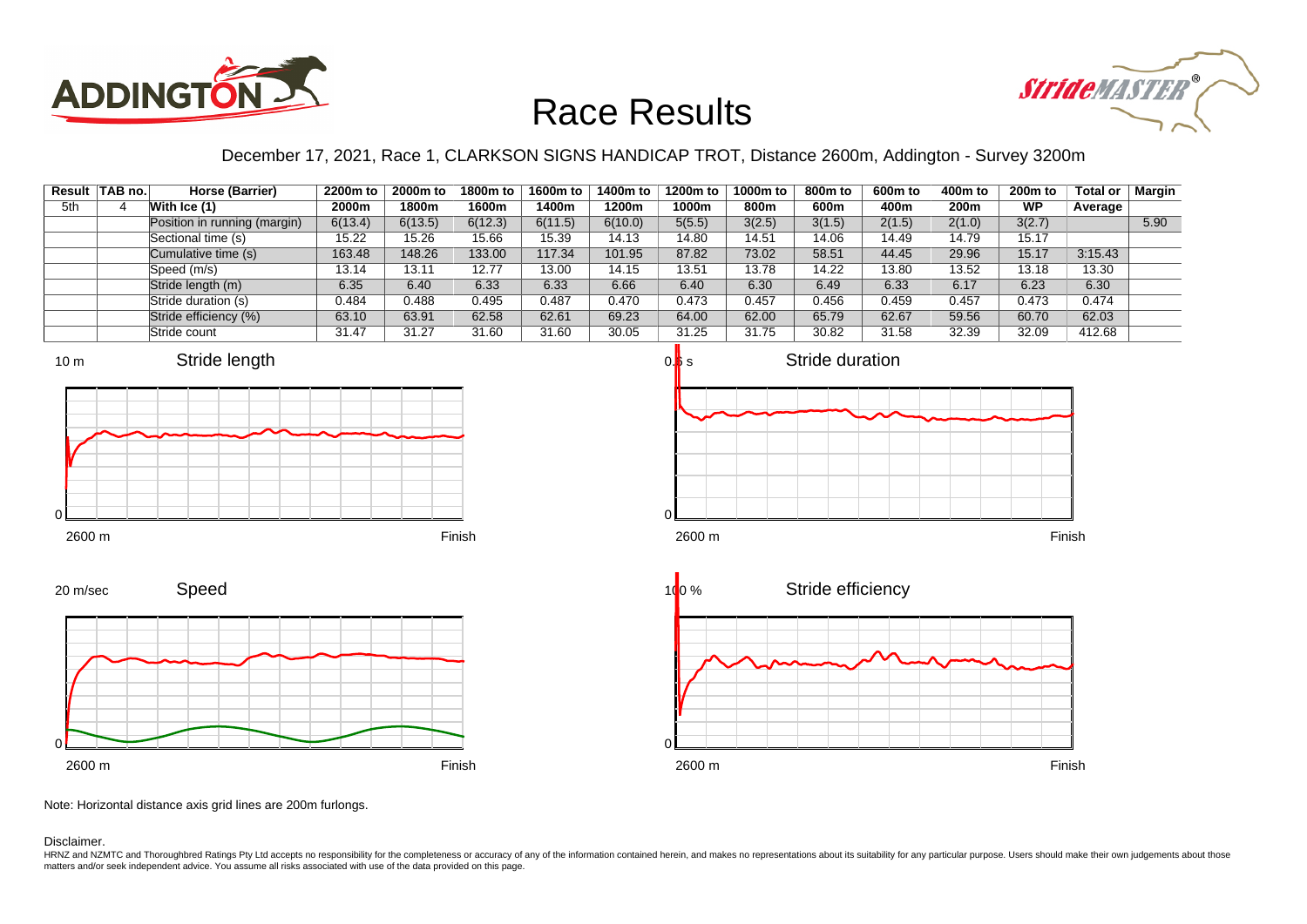



#### December 17, 2021, Race 1, CLARKSON SIGNS HANDICAP TROT, Distance 2600m, Addington - Survey 3200m

|     | Result TAB no. | Horse (Barrier)              | 2600 to | 2400m to |
|-----|----------------|------------------------------|---------|----------|
| 6th | 5              | <b>Fighting Fire (2)</b>     | 2400m   | 2200m    |
|     |                | Position in running (margin) |         | 5(7.4)   |
|     |                | Sectional time (s)           | 16.89   | 14.60    |
|     |                | Cumulative time (s)          | 196.23  | 179.34   |
|     |                | Speed (m/s)                  | 11.84   | 13.70    |
|     |                | Stride length (m)            | 5.77    | 6.34     |
|     |                | Stride duration (s)          | 0.473   | 0.462    |
|     |                | Stride efficiency (%)        | 52.03   | 62.72    |
|     |                | Stride count                 | 34.66   | 31.57    |

Disclaimer.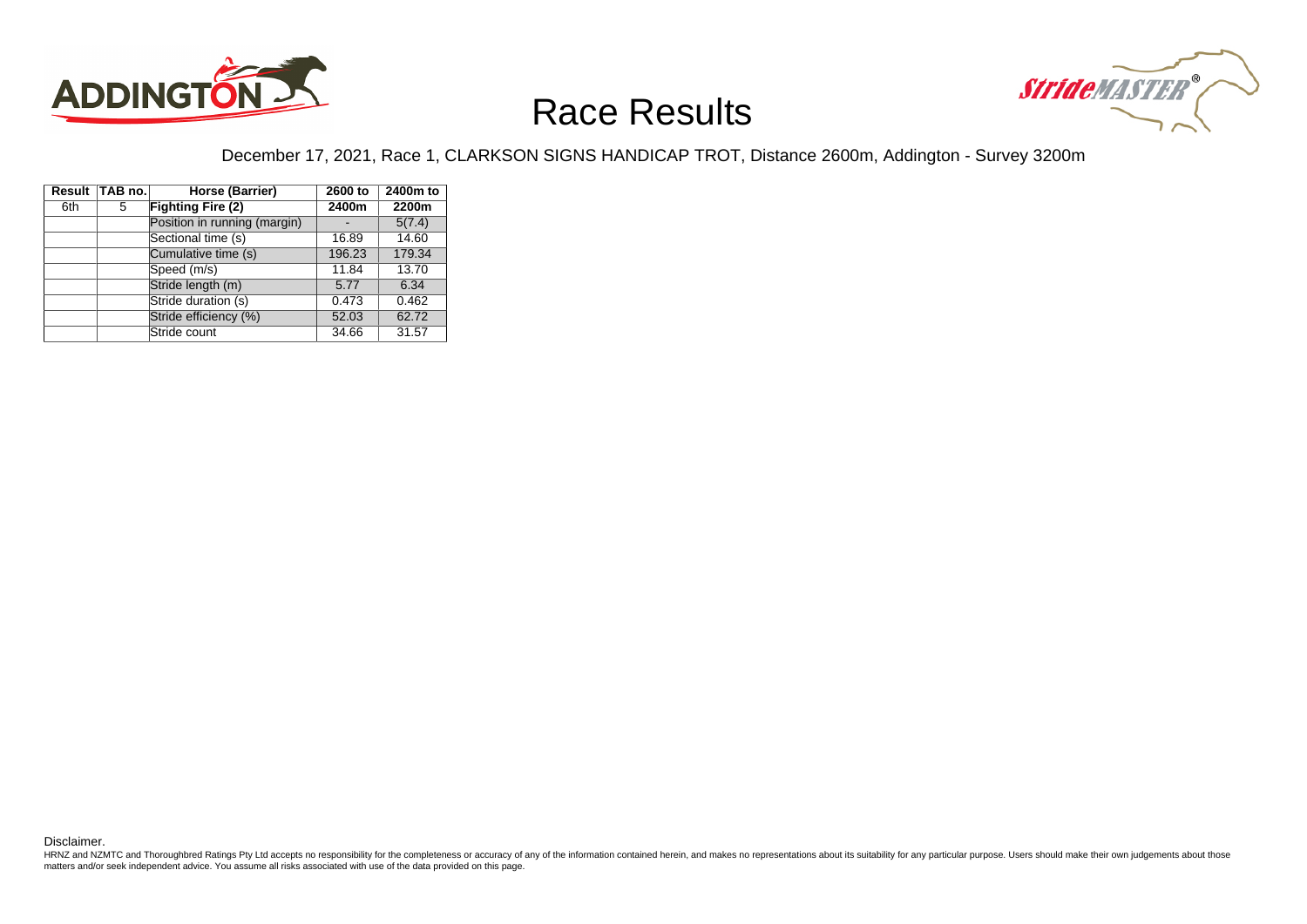



### December 17, 2021, Race 1, CLARKSON SIGNS HANDICAP TROT, Distance 2600m, Addington - Survey 3200m

|     | Result   TAB no. | Horse (Barrier)              | 2200m to | 2000m to | 1800m to | 1600m to | 1400m to | 1200m to | 1000m to | 800m to | 600m to | 400m to          | 200 <sub>m</sub> to | Total or | Margin |
|-----|------------------|------------------------------|----------|----------|----------|----------|----------|----------|----------|---------|---------|------------------|---------------------|----------|--------|
| 6th |                  | <b>Fighting Fire (2)</b>     | 2000m    | 1800m    | 1600m    | 400m     | 1200m    | 1000m    | 800m     | 600m    | 400m    | 200 <sub>m</sub> | <b>WP</b>           | Average  |        |
|     |                  | Position in running (margin) | 5(10.5)  | 5(10.2)  | 5(9.6)   | 5(9.4)   | 5(9.5)   | 7(7.4)   | 8(6.4)   | 7(4.8)  | 8(4.8)  | 6(5.2)           | 6(7.5)              |          | 10.20  |
|     |                  | Sectional time (s)           | 15.14    | 15.36    | 15.76    | 15.65    | 14.54    | 15.12    | 14.41    | 14.07   | 14.62   | 14.90            | 15.17               |          |        |
|     |                  | Cumulative time (s)          | 164.74   | 149.60   | 134.24   | 18.48    | 102.83   | 88.29    | 73.17    | 58.76   | 44.69   | 30.07            | 15.17               | 3:16.23  |        |
|     |                  | Speed (m/s)                  | 13.21    | 13.02    | 12.69    | 12.78    | 13.76    | 13.23    | 13.88    | 14.21   | 13.68   | 13.42            | 13.18               | 13.25    |        |
|     |                  | Stride length (m)            | 6.27     | 6.25     | 6.18     | 6.23     | 6.56     | 6.35     | 6.42     | 6.51    | 6.33    | 6.23             | 6.22                | 6.27     |        |
|     |                  | Stride duration (s)          | 0.475    | 0.480    | 0.487    | 0.487    | 0.477    | 0.480    | 0.462    | 0.458   | 0.463   | 0.464            | 0.472               | 0.474    |        |
|     |                  | Stride efficiency (%)        | 61.47    | 61.02    | 59.67    | 60.56    | 67.27    | 62.95    | 64.40    | 66.16   | 62.59   | 60.59            | 60.50               | 61.52    |        |
|     |                  | Stride count                 | 31.89    | 32.00    | 32.37    | 32.13    | 30.48    | 31.51    | 31.16    | 30.74   | 31.60   | 32.12            | 32.14               | 414.37   |        |







Speed 2600 m Finish 0





Note: Horizontal distance axis grid lines are 200m furlongs.

#### Disclaimer.

20 m/sec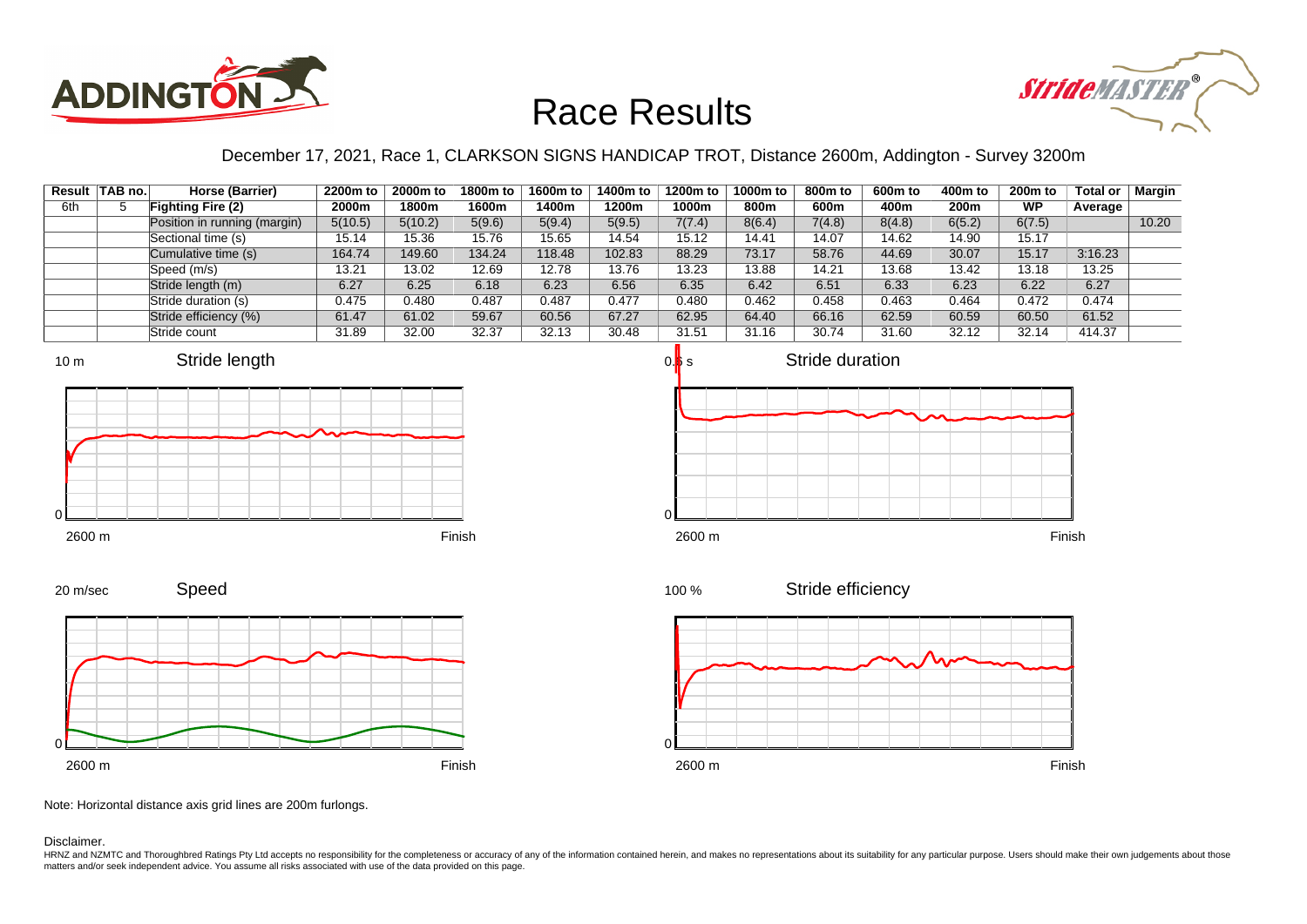



#### December 17, 2021, Race 1, CLARKSON SIGNS HANDICAP TROT, Distance 2600m, Addington - Survey 3200m

|     | Result TAB no. | Horse (Barrier)              | 2600 to | 2400m to |
|-----|----------------|------------------------------|---------|----------|
| 7th | 8              | American Pride (0)           | 2400m   | 2200m    |
|     |                | Position in running (margin) |         | 8(25.1)  |
|     |                | Sectional time (s)           | 19.71   | 14.40    |
|     |                | Cumulative time (s)          | 197.39  | 177.68   |
|     |                | Speed (m/s)                  | 10.15   | 13.89    |
|     |                | Stride length (m)            | 6.10    | 6.43     |
|     |                | Stride duration (s)          | 0.469   | 0.463    |
|     |                | Stride efficiency (%)        | 58.06   | 64.51    |
|     |                | Stride count                 | 32.81   | 31.13    |

Disclaimer.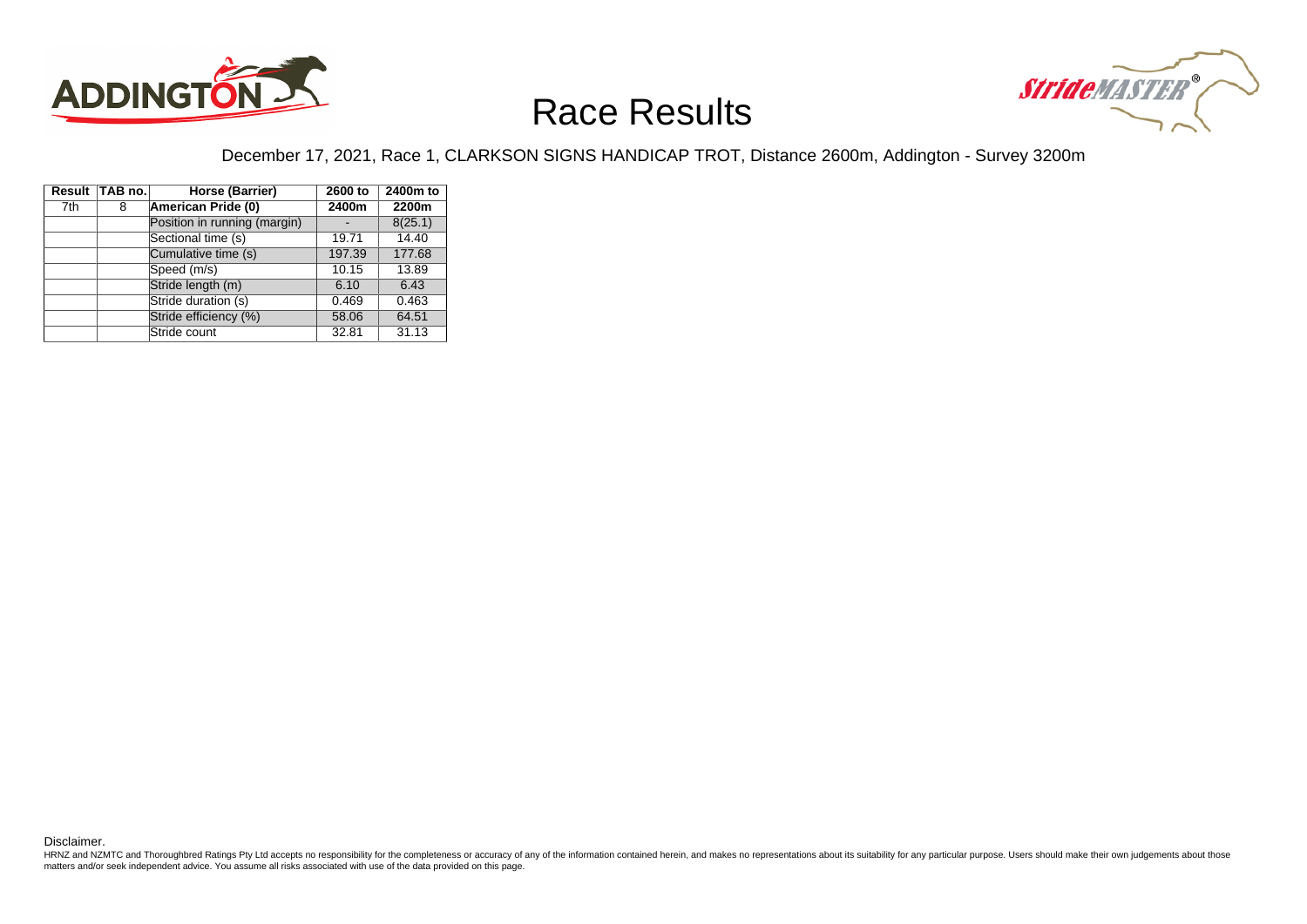



### December 17, 2021, Race 1, CLARKSON SIGNS HANDICAP TROT, Distance 2600m, Addington - Survey 3200m

| Result | ∣TAB no.∣ | Horse (Barrier)              | 2200m to | 2000m to | 1800m to | 1600m to | 1400m to | 1200m to | 1000m to | 800m to | 600m to | 400m to          | <b>200m to</b> | <b>Total or</b> | Margin |
|--------|-----------|------------------------------|----------|----------|----------|----------|----------|----------|----------|---------|---------|------------------|----------------|-----------------|--------|
| 7th    |           | American Pride (0)           | 2000m    | 1800m    | 1600m    | l 400m   | 1200m    | 1000m    | 800m     | 600m    | 400m    | 200 <sub>m</sub> | <b>WP</b>      | Average         |        |
|        |           | Position in running (margin) | 8(27.1)  | 8(23.4)  | 8(18.5)  | 8(15.8)  | 8(14.9)  | 8(10.3)  | 5(5.7)   | 6(4.5)  | 6(4.5)  | 8(6.2)           | 8(9.7)         |                 | 16.50  |
|        |           | Sectional time (s)           | 14.59    | 14.64    | 15.34    | 15.49    | 14.11    | 14.52    | 14.48    | 14.06   | 14.85   | 15.10            | 16.10          |                 |        |
|        |           | Cumulative time (s)          | 163.28   | 148.69   | 134.05   | 118.71   | 103.22   | 89.11    | 74.59    | 60.11   | 46.05   | 31.20            | 16.10          | 3:17.39         |        |
|        |           | Speed (m/s)                  | 13.71    | 13.66    | 13.04    | 12.91    | 14.17    | 13.77    | 13.81    | 14.22   | 13.47   | 13.25            | 12.42          | 13.17           |        |
|        |           | Stride length (m)            | 6.31     | 6.32     | 6.28     | 6.10     | 6.56     | 6.31     | 6.23     | 6.34    | 6.01    | 5.99             | 5.99           | 6.22            |        |
|        |           | Stride duration (s)          | 0.460    | 0.463    | 0.482    | 0.473    | 0.463    | 0.458    | 0.451    | 0.445   | 0.447   | 0.452            | 0.482          | 0.472           |        |
|        |           | Stride efficiency (%)        | 62.14    | 62.49    | 61.72    | 58.18    | 67.17    | 62.21    | 60.64    | 62.73   | 56.50   | 56.12            | 56.02          | 60.52           |        |
|        |           | Stride count                 | 31.71    | 31.63    | 31.82    | 32.78    | 30.51    | 31.70    | 32.11    | 31.57   | 33.26   | 33.37            | 33.40          | 417.80          |        |



















Note: Horizontal distance axis grid lines are 200m furlongs.

Disclaimer.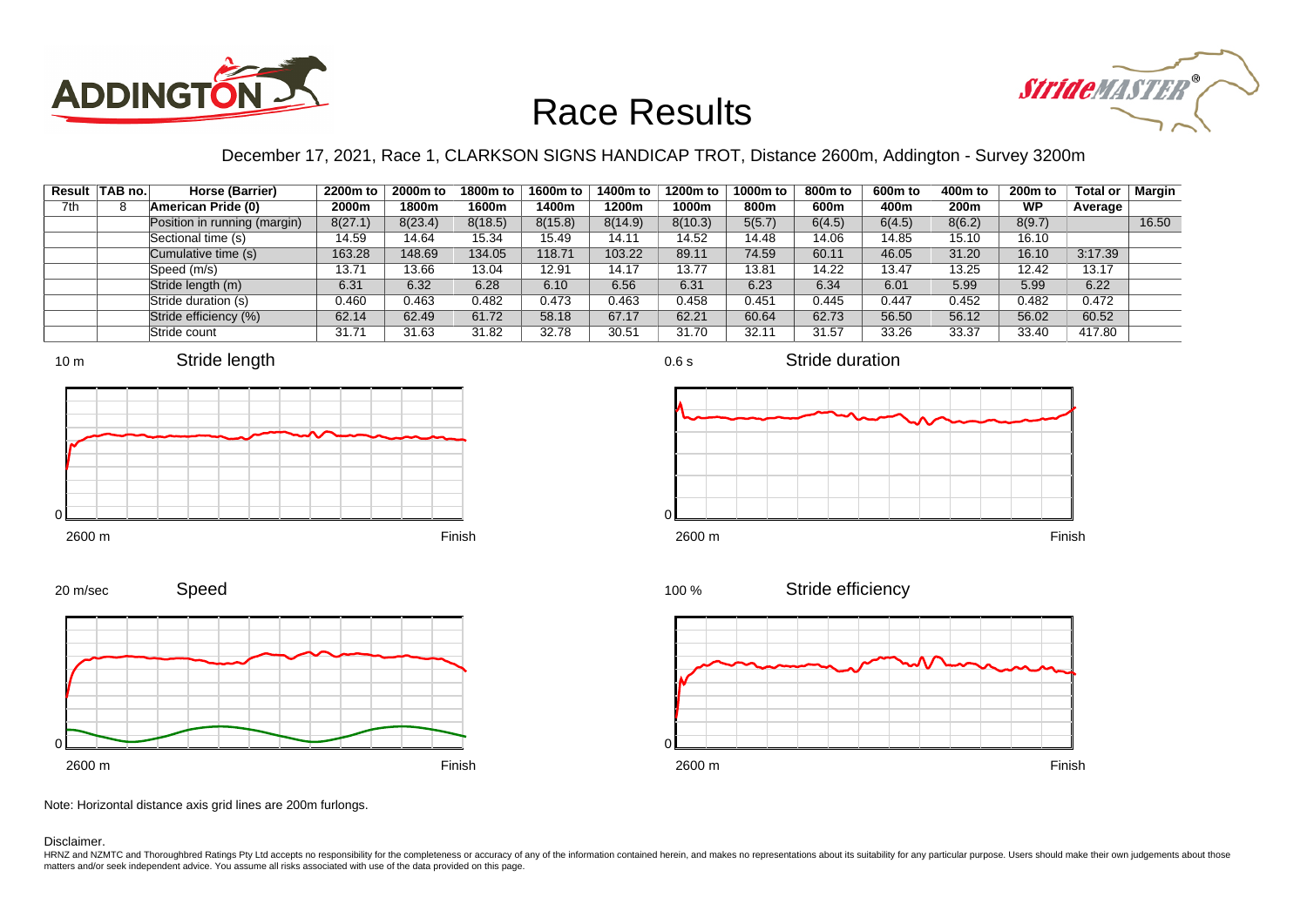



#### December 17, 2021, Race 1, CLARKSON SIGNS HANDICAP TROT, Distance 2600m, Addington - Survey 3200m

|     | Result TAB no. | Horse (Barrier)              | 2600 to | 2400m to |
|-----|----------------|------------------------------|---------|----------|
| 8th | 7              | One Apollo (3)               | 2400m   | 2200m    |
|     |                | Position in running (margin) |         | 7(20.0)  |
|     |                | Sectional time (s)           | 19.41   | 14.43    |
|     |                | Cumulative time (s)          | 197.78  | 178.37   |
|     |                | Speed (m/s)                  | 10.30   | 13.86    |
|     |                | Stride length (m)            | 6.15    | 6.45     |
|     |                | Stride duration (s)          | 0.468   | 0.465    |
|     |                | Stride efficiency (%)        | 59.10   | 64.99    |
|     |                | Stride count                 | 32.52   | 31.01    |

Disclaimer.